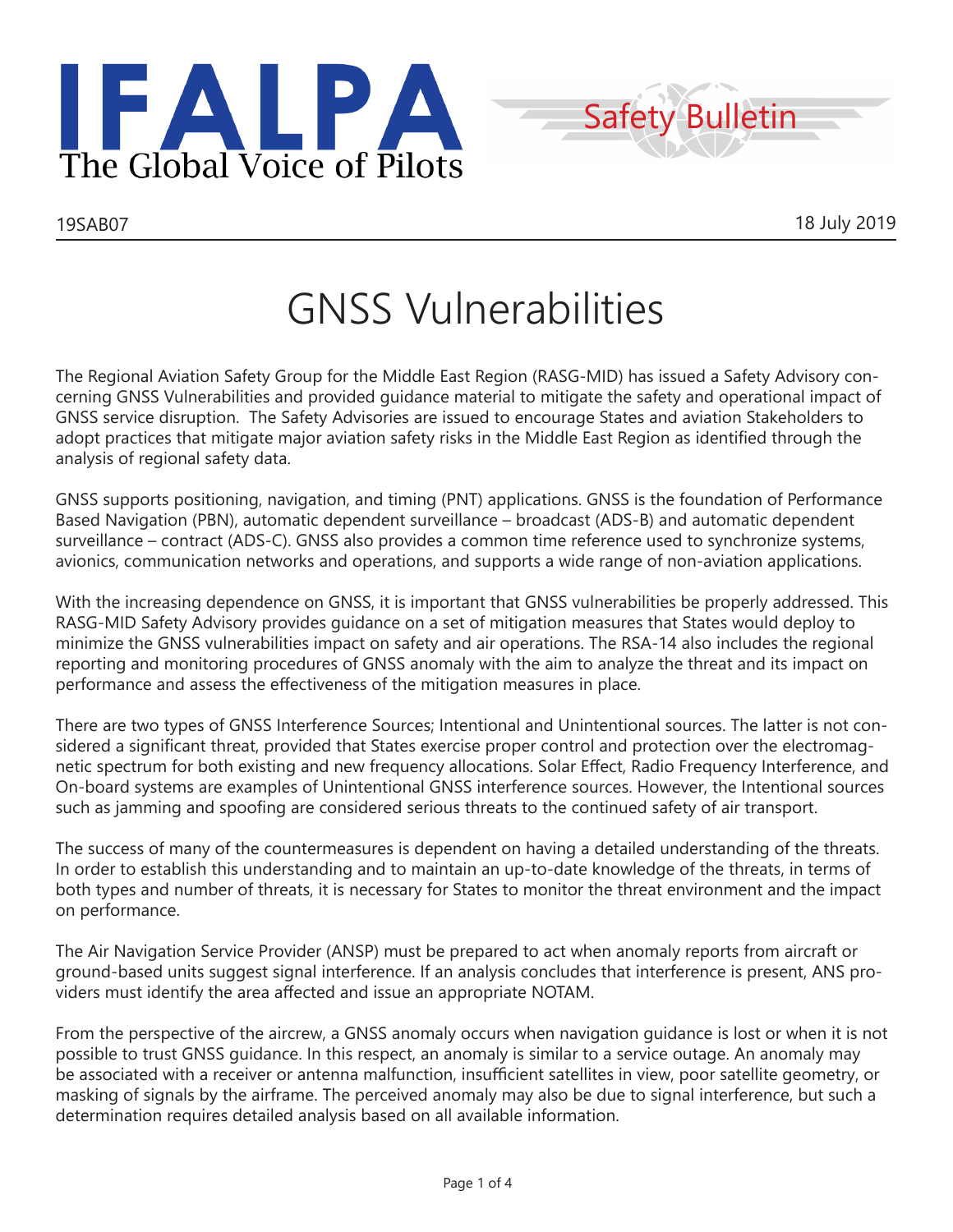

#### **In case of GNSS anomaly detected by aircrew**,

#### **PILOT ACTIONS SHOULD INCLUDE:**

- reporting the situation to ATC as soon as practicable and requesting special handling as required;
- filing the **GNSS Interferance Reporting Form** (page 3-4 of this document), and forwarding information to the IATA MENA sfomena@iata.org and ICAO MID Office icaomid@icao.int as soon as possible, including a description of the event (e.g. how the avionics failed/reacted during the anomaly).

#### **CONTROLLER ACTIONS SHOULD INCLUDE:**

- recording minimum information, including aircraft call sign, location, altitude, and time of occurrence;
- cross check with other aircraft in the vicinity;
- broadcasting the anomaly report to other aircraft as necessary;
- notify the AIS Office in case NOTAM issuance is required and enable the fallback mode and implement related procedure and process (contingency measures).

#### **ANSP ACTIONS SHOULD INCLUDE:**

- ensuring the issuance of appropriate advisories and NOTAM, as necessary;
- attempting to locate/determine the source of the interference if possible;
- notifying the agency responsible for frequency management (the Telecommunication Regulatory Authority);
- locating and eliminating source in cooperation with local regulatory & enforcement Authorities;
- tracking and reporting all activities relating to the anomaly until it is resolved; and
- reviewing the effectiveness of the mitigation measures for improvement.

#### **MID OFFICE ACTIONS SHOULD INCLUDE:**

- collecting anomaly-related information and determining the course of action required to resolve reported anomalies;
- follow-up with State having interference incident to ensure implementation of required corrective actions;
- coordinate with concerned adjacent ICAO Regional Office(s) to follow-up with States under their accreditation areas, when needed; and
- Communicate with ITU Arab Office and Arab Spectrum Management Group to resolve frequent interference incidents, when needed.

A copy of the ICAO MID-Region Guidance Material Related to GNSS Vulnerabilities is available from the IFALPA Regional Officer, Carole Couchman, carolecouchman@ifalpa.org.

### **Please find GNSS Interferance Reporting Form on page 3-4 of this document.**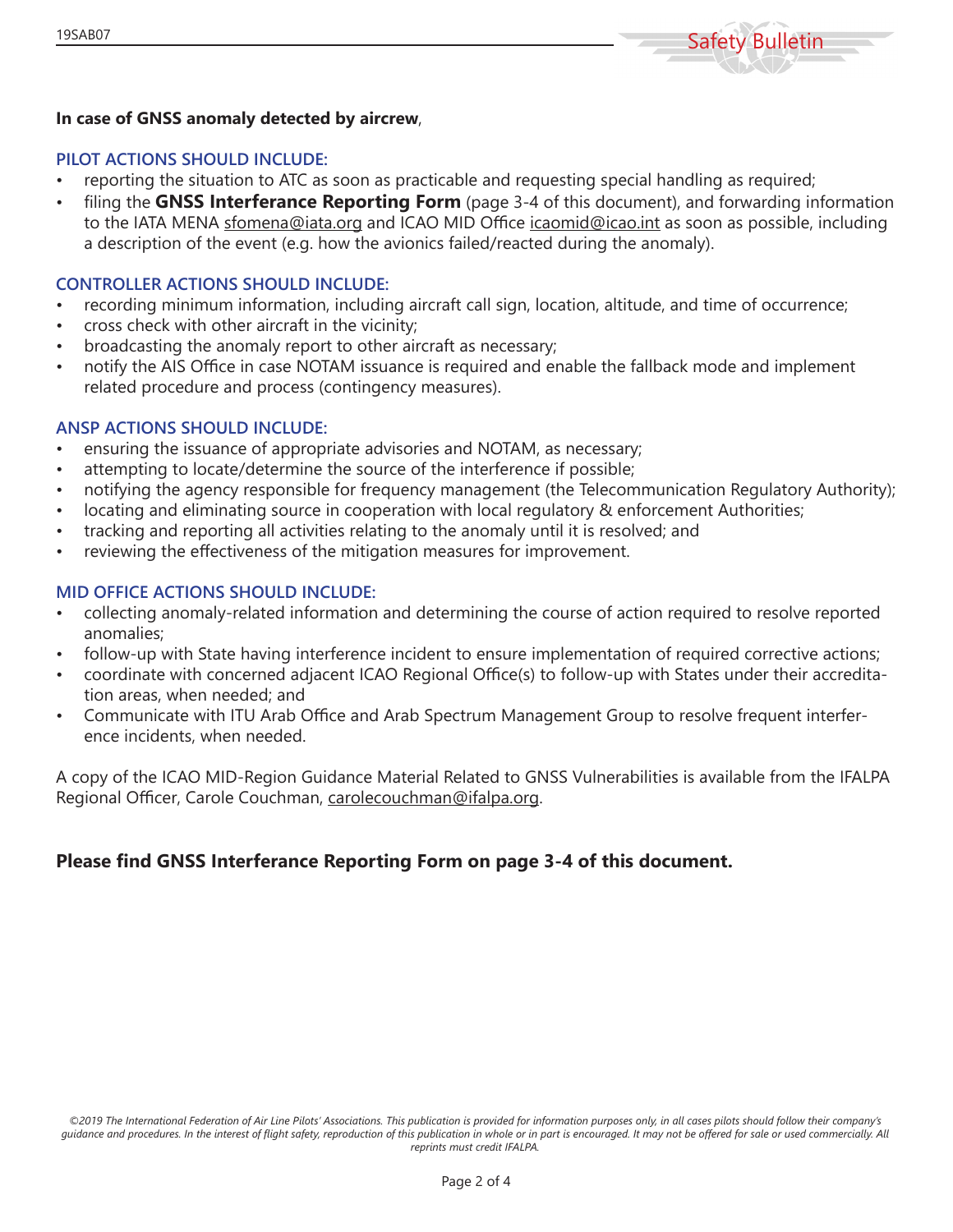

## 1. **GNSS interference reporting form to be used by pilots** *\* Mandatory field*

| <b>Originator of this Report:</b>  |  |
|------------------------------------|--|
| Organisation:                      |  |
| Department:                        |  |
| Street / No.:                      |  |
| Zip-Code / Town:                   |  |
| Name / Surname:                    |  |
| Phone No.:                         |  |
| E-Mail:                            |  |
| Date and time of report            |  |
|                                    |  |
| <b>Description of Interference</b> |  |

| *Affected GNSS Element          | $[]$ GPS                         |
|---------------------------------|----------------------------------|
|                                 | [] GLONASS                       |
|                                 | [] other constellation           |
|                                 | [ ] EGNOS                        |
|                                 | [] WAAS                          |
|                                 | [] other SBAS                    |
|                                 | [] GBAS (VHF data-link for GBAS) |
| Aircraft Type and Registration: |                                  |
|                                 |                                  |
| Flight Number:                  |                                  |
| *Airway/route flown:            |                                  |
|                                 |                                  |
|                                 |                                  |